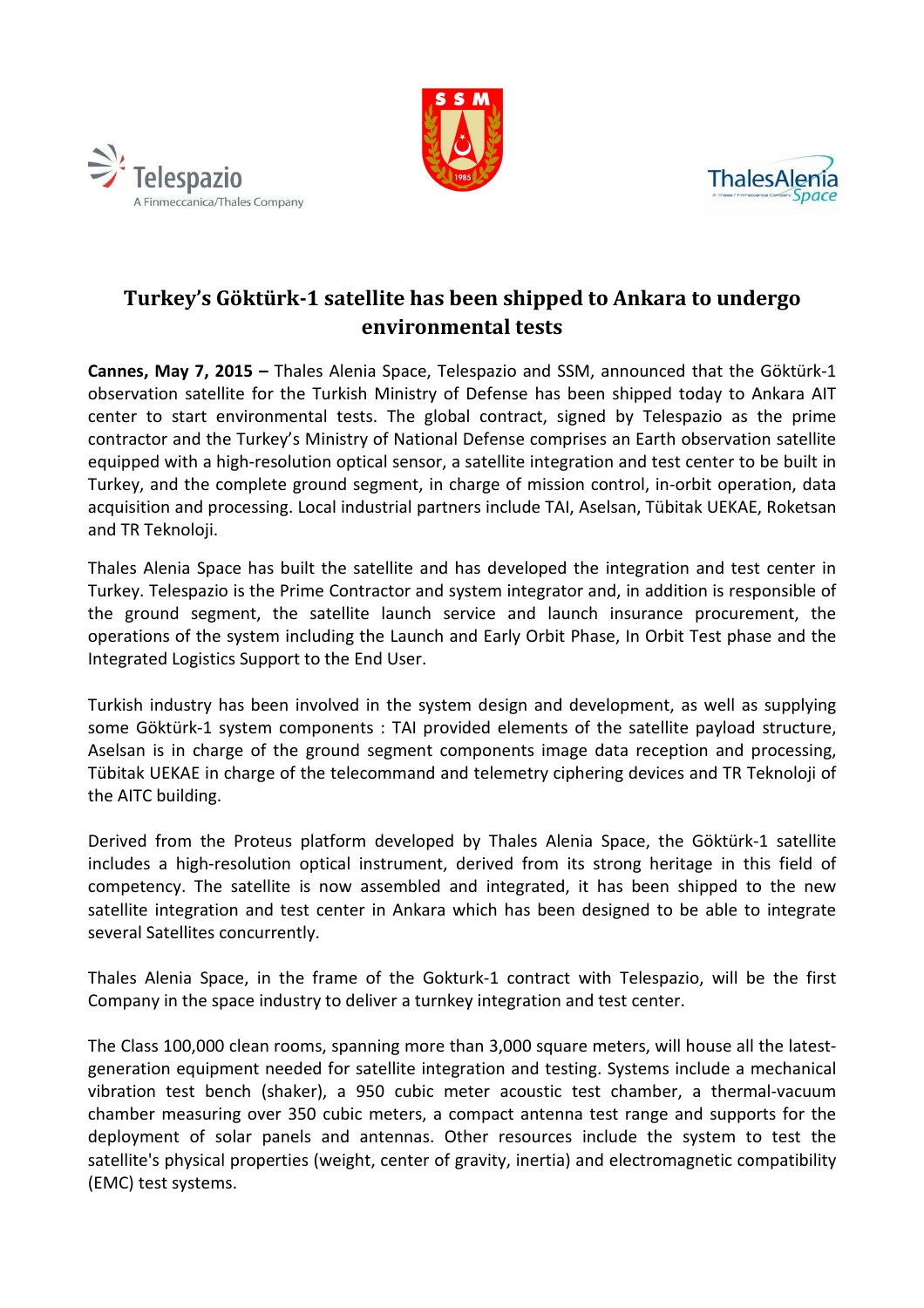Prof. Dr. **İsmail Demir**, Undersecretary for Defence Industries (SSM), *"Göktürk-1 Program is a very important milestone for Turkish space and satellite road map. So far, RASAT and Göktürk-2 satellites were manufactured indigenously, launched into the space and operating perfectly. Building on these heritage coupled with the experience gained over Göktürk-1 program, Turkey now intends to manufacture new earth observation and communication satellite systems in Turkey within the state-of-the-art Assembly Integration and Test Center (AITC) facility in Ankara. AIT Center which is going to be operated under responsibility of TUSAŞ is intended to be used both for domestic and international programs".*

**Luigi Pasquali**, CEO of Telespazio said: "*Thanks to its wealth of experience in the Earth observation sector, Telespazio plays a leading role in the major international programmes and, together with its partner in the Space Alliance can offer a wide range of state of art solutions to its customers. This was reflected in Gokturk-1, as prime contractor, in managing the entire system and allowing, through the involvement of Turkish Industries, the development of their expertize, thus paving the way for future cooperation in the export market".* 

**Jean Loïc Galle**, President and CEO of Thales Alenia Space said*: "Thales Alenia Space will be the first satellite manufacturer to have built a high resolution optical observation satellite to an export customer and to have delivered an AIT center abroad. This important milestone reflects both a new success of the Space Alliance offer and the capacity of Thales Alenia Space to be the natural partner to countries they want to expand their space program".* 

## *About Thales Alenia Space*

*Thales Alenia Space, a joint venture between Thales (67%) and Finmeccanica (33%), is a key European player in space telecommunications, navigation, Earth observation, exploration and orbital infrastructures. Thales Alenia Space and Telespazio form the two parent companies' "Space Alliance", which offers a complete range of services and solutions. Because of its unrivaled expertise in dual (civil/military) missions, constellations, flexible payloads, altimetry, meteorology and high-resolution optical and radar instruments, Thales Alenia Space is the natural partner to countries that want to expand their space program. The company posted consolidated revenues in excess of 2 billion euros in 2013, and has 7,500 employees in six countries. www.thalesaleniaspace.com*

## *About Telespazio*

*Telespazio, a Finmeccanica/Thales 67/33 joint venture, is one of the world's leading operators in satellite services. Its activities range from the design and development of space systems to the management of launch services, from in-orbit satellite control to Earth observation, from integrated communications, satellite navigation and localisation services to scientific programs. Telespazio plays a leading role in the reference markets harnessing technological experience acquired over the years. Since its establishment, the company has participated in major European space programs such as Galileo, EGNOS, Copernicus and COSMO-SkyMed. In 2013, Telespazio generated sales of EUR 606 million while employing approximately 2,500 people worldwide. www.telespazio.com*

## *About SSM*

*SSM is the procurement authority under the Ministry of National Defense, TÜRKİYE. SSM's major function* is putting into effect the decisions taken by the main decision making body The Defense Industry *Executive Committee which makes critical decisions relating to the defense industry, including major procurement projects. SSM's functions also include reorganizing the existing Turkish Defense Industry to conform to international defense industry standards and strategic planning for the production of defense*